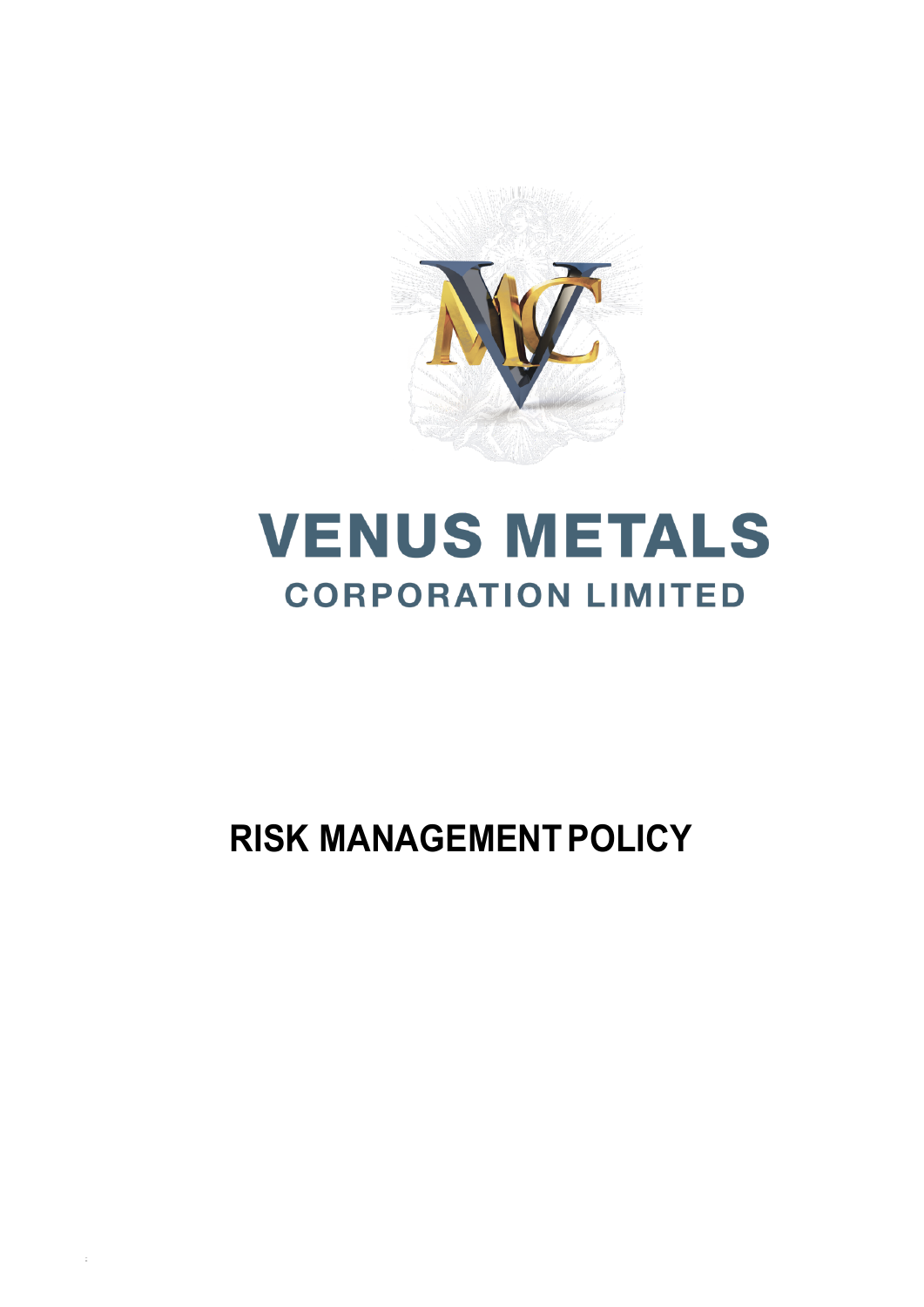### **Risk Management Policy**

**Venus Metals Corporation Limited** ACN 123 250 582 (**Company**)

#### **1 Purpose**

In managing risk, it is the Company's practice to take advantage of potential opportunities while managing potential adverse effects. This Policy sets out the Company's risk management system and processes, and the Company's risk profile.

#### **2 Role ofthe Board and Delegated Responsibility**

The Board is responsible for approving the Company's policies on risk oversight and management and satisfying itself that management has developed and implemented a sound system of risk management and internal control.

Implementation of the risk management system and day-to-day management of risk is the responsibility of the Managing Director, with the assistance of Senior Management, as required.

#### **3 Roleofthe Managing Director and Accountabilities**

The Managing Director has responsibility for identifying, assessing, monitoring and managing risks. The Managing Director is also responsible for identifying any material changes to the Company's risk profile and ensuring, with approval of the Board, the risk profile of the Company listed in this Policy are updated to reflect any material change.

The Managing Director is required to report on the progress of, and on all matters associated with, risk management on a regular basis. The Managing Director is to report to the Board as to the effectiveness of the Company's management of its material business risks, at least annually.

## **4 Authority of the Managing Director**

In fulfilling the duties of risk management, the Managing Director may have unrestricted access to Company employees, contractors and records and may obtain independent expert advice on any matter they believe appropriate, with the approval of the Board.

#### **5 Risk Profile**

The Company considers that any risk that could have a material impact on its business should be included in its risk profile. The risk profile of the Company can be categorised as follows:

- Market-related
- Financial reporting
- **Operational**
- Human capital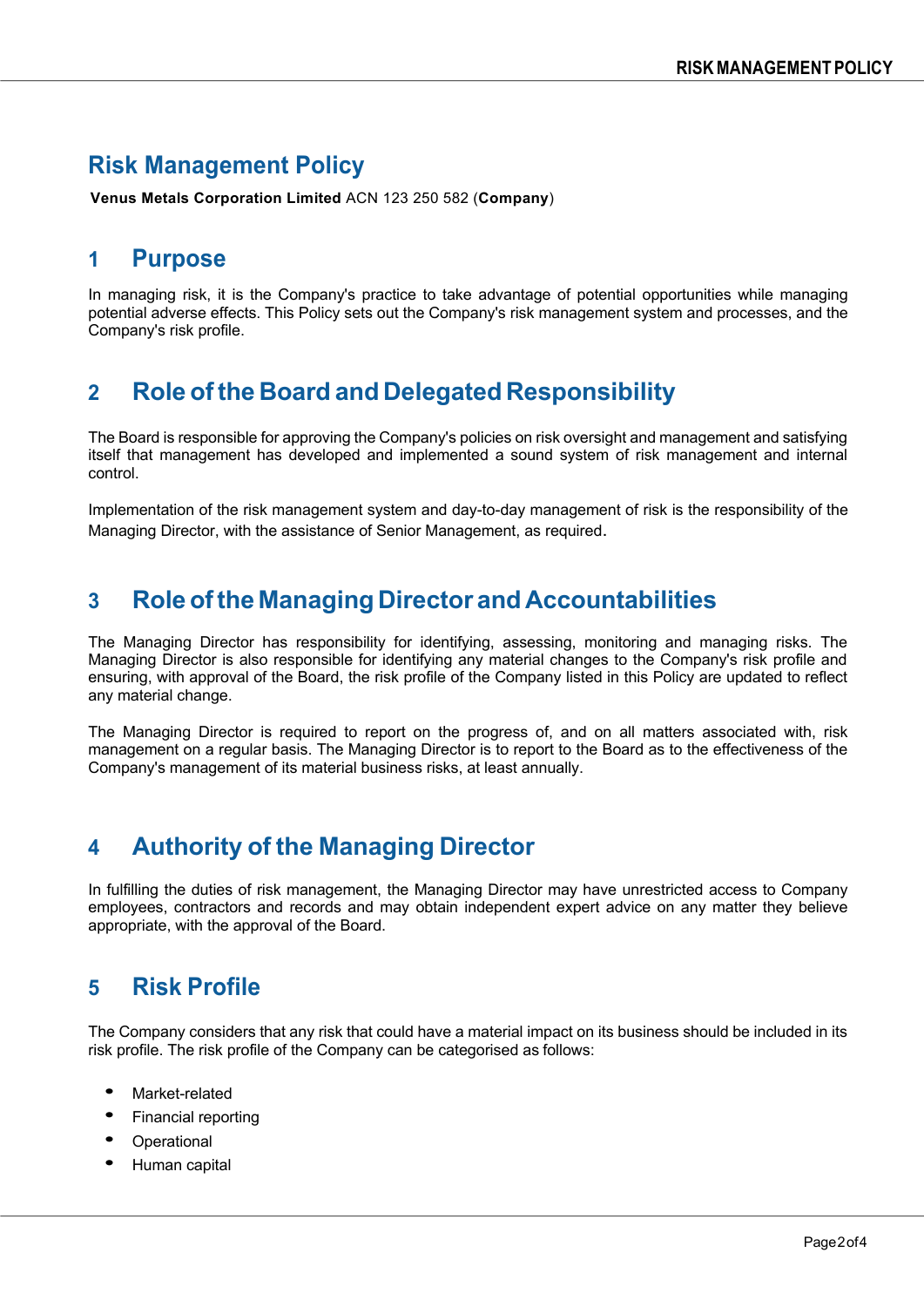- Political
- **Technological**
- Economic cycle/marketing
- Legal and compliance.

#### **6 Additional Policies andPractices**

The Company maintains a number of policies and practices designed to manage specific business risks. These include:

#### • **Audit Committee Charter**

The *Audit Committee Charter* sets out the role of the Audit Committee (or its equivalent) which includes, among other things, monitoring and reviewing the integrity of the financial reporting of the Company and any significant financial reporting judgements; and reviewing the Company's internal financial control system and, unless expressly addressed by a separate risk committee or by the Board itself, risk management systems.

#### • **Regular budgeting and financial reporting**

The Company has regular budgeting in place. It is the role of the Audit Committee (or its equivalent) to review the integrity of the financial reporting of the Company.

- Clear limits and authorities for expenditure levels
- **Board Charter**

The Company's *Board Charter* sets out Materiality Thresholds. These include quantitative and qualitative thresholds as well as triggers for the materiality of contracts.

- Procedures for compliance of continuous disclosure obligations under the ASX Listing Rules
- **Compliance Procedures**

The Company's *Compliance Procedures* have been designed for the purpose of ensuring the Company complies with its continuous disclosure obligations.

• Procedures to assist with establishing and administering corporate governance systems and disclosure requirements

The Company has adopted a Corporate Governance Manual which contains policies and procedures to assist the Company establish and maintain its governance practices.

#### **7** Responsibility to Stakeholders

The Company considers the reasonable expectations of stakeholders particularly with a view to preserving the Company's reputation and success of its business. Factors which affect the Company's continued good standing are included in the Company's Risk Profile.